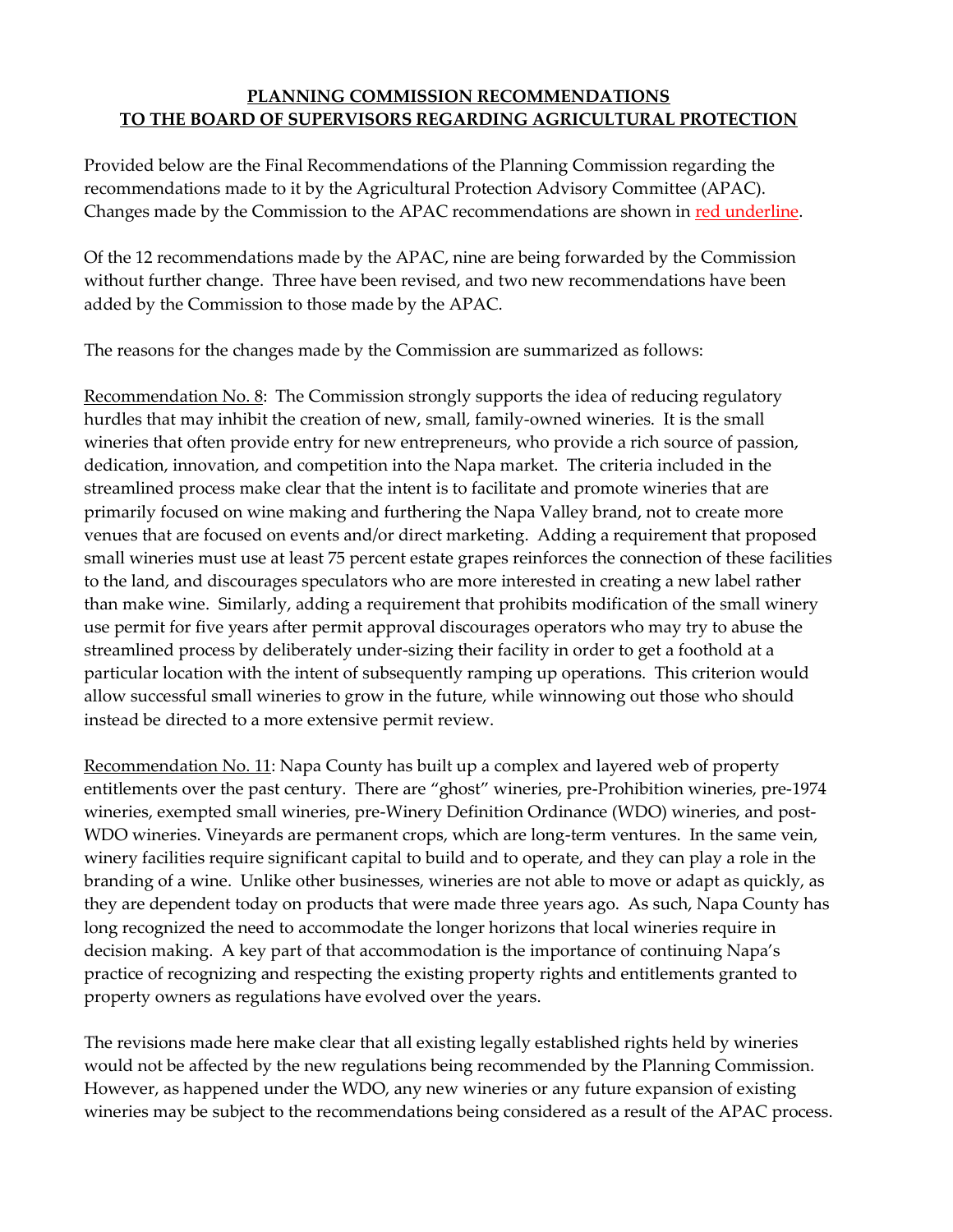Recommendation No. 12: Marketing and sales have been integrated into the definition of agriculture since the adoption of the WDO in 1990. Section 7 of the WDO clearly states:

The Board expressly finds that marketing of wine as defined in this ordinance as well as those uses identified in Section 12232 (f) through (h) are activities that are not only necessary to retain agriculture as a major source of income and employment in Napa County, but also will ensure the continued agricultural viability of existing and future Napa Valley vineyards.

Similarly, the General Plan includes Policy AG/LU-2, which states:

"Agriculture" is defined as the raising of crops, trees, and livestock; the production and processing of agricultural products; and related marketing, sales and other accessory uses. Agriculture also includes farm management businesses and farm worker housing.

This approach has been done purposefully, to highlight the interdependence of vineyards, wine making, and marketing/sales. While the WDO and General Plan both make clear that sales and marketing are subordinate to the growing of grapes and production of wine, they are still considered to be interwoven into the fabric of agriculture. Any one of these aspect cannot be divorced from the others. Vineyards without wineries would result in a commodity export economy, much as Napa had up until 1990, when most of the grapes grown here were still being shipped out for processing elsewhere. Wineries without vineyards would essentially be small industrial parks, while wineries that relied solely on national distributors without any on-site sales would eliminate the tourist industry that currently employs tens of thousands of people and the tax revenues that are a fundamental support for municipal services. The marketing and sale of wine without either wineries or vineyards would result in scattered rural liquor stores, without any sense of place or authenticity. These three activities work hand-in-hand to create the unique experience that makes Napa the world renowned region that it is today.

The proposed revision to the Policy AG/LU-2 would add: "Marketing activities and other accessory uses shall remain incidental, subordinate, and related to the main use" to the existing definition of agriculture. This would provide greater policy emphasis to future Commissions and to staff regarding the both the fundamental importance of marketing and sales, as well as its clearly subsidiary status.

Recommendation No. 13: The Interpretive Guidance on Marketing Activities for Wineries adopted by the County in 2010 states that:

To ensure that the intensity of winery activities is appropriately scaled, the County considers the remoteness of the location and the amount of wine to be produced at a facility when reviewing use permit proposals, and endeavors to ensure a direct relationship between access constraints and on-site marketing and visitation programs.

For the past year, the Planning Commission has been working to apply this direction in the consideration of applications for major modifications and for new wineries. However, the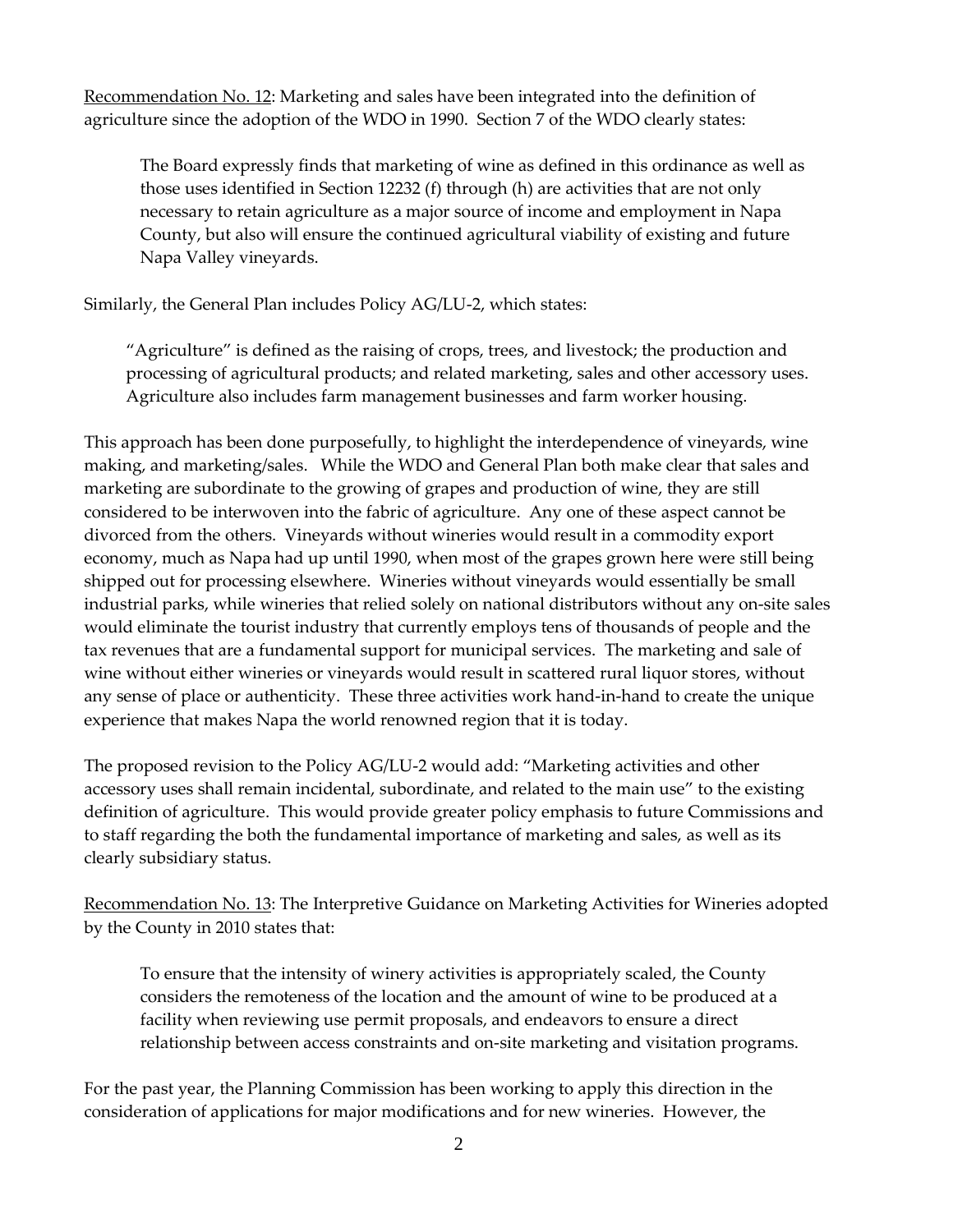Interpretive Guidance does not provide clear standards for use in equitably determining the "appropriate scale" of winery intensity, the remoteness of location, and/or the relationship between the amount of wine production and site intensity. Similarly, there is no definition provided regarding access constraints and how they may affect marketing and visitation programs.

In the absence of more specific tools, the Commission has developed its own set of metrics to implement the 2010 Interpretive Guidance. These include tables comparing proposed new wineries or winery expansions with other facilities of equivalent production capacity, and comparing proposed applications with other existing wineries within a one mile radius. The Commission has also developed a set of locational criteria that compare proposals with existing goals and requirements of the County. While it is important to consider the unique merits of each land use application that comes before the Commission, these tools provide a critical context within which wineries can be considered in comparison with one another to ensure fair and equitable treatment, as well as geographically to look at the cumulative context within a neighborhood.

Recommendation No. 14: Just as the Commission has begun looking at each winery proposal in the context of other similarly sized operations as well as wineries within close proximity of the subject property, so it is also important to periodically review the status of the County's administration of the wine industry as a whole. This is similar to establishing a dashboard, with performance standards or metrics that measure the effectiveness of the planning process. The proposed annual report to the Planning Commission would provide important information including the following:

- How the rate and number of approvals measure against the projections used in the General Plan Environmental Impact Report, to determine if cumulative impacts are being exceeded.
- Trends in the amount of grapes available; the amount being exported; the amount of grapes being imported; and local crush production.
- The amount of vineyards lost and/or gained over time, which determines the available grape supply.
- Overall data on the relationship between production capacity and tasting room/ marketing visitation permitted levels.

This report would provide quantifiable, updated metrics that could be used as a part of the analysis available to the Commission, Board of Supervisors, and the public as to whether zoning regulations, General Plan policies, and voter initiatives are having the intended results and/or are measurable achieving their goals. Programs that are successful can be extended or replicated. Those that are failing can be revised or eliminated in favor of new approaches.

Herein provided below are the Final Recommendations:

1. Avoid the use of variances as a principle tool for achieving compliance with land use regulations. Variances may be used only when there is specific evidence supporting all necessary findings.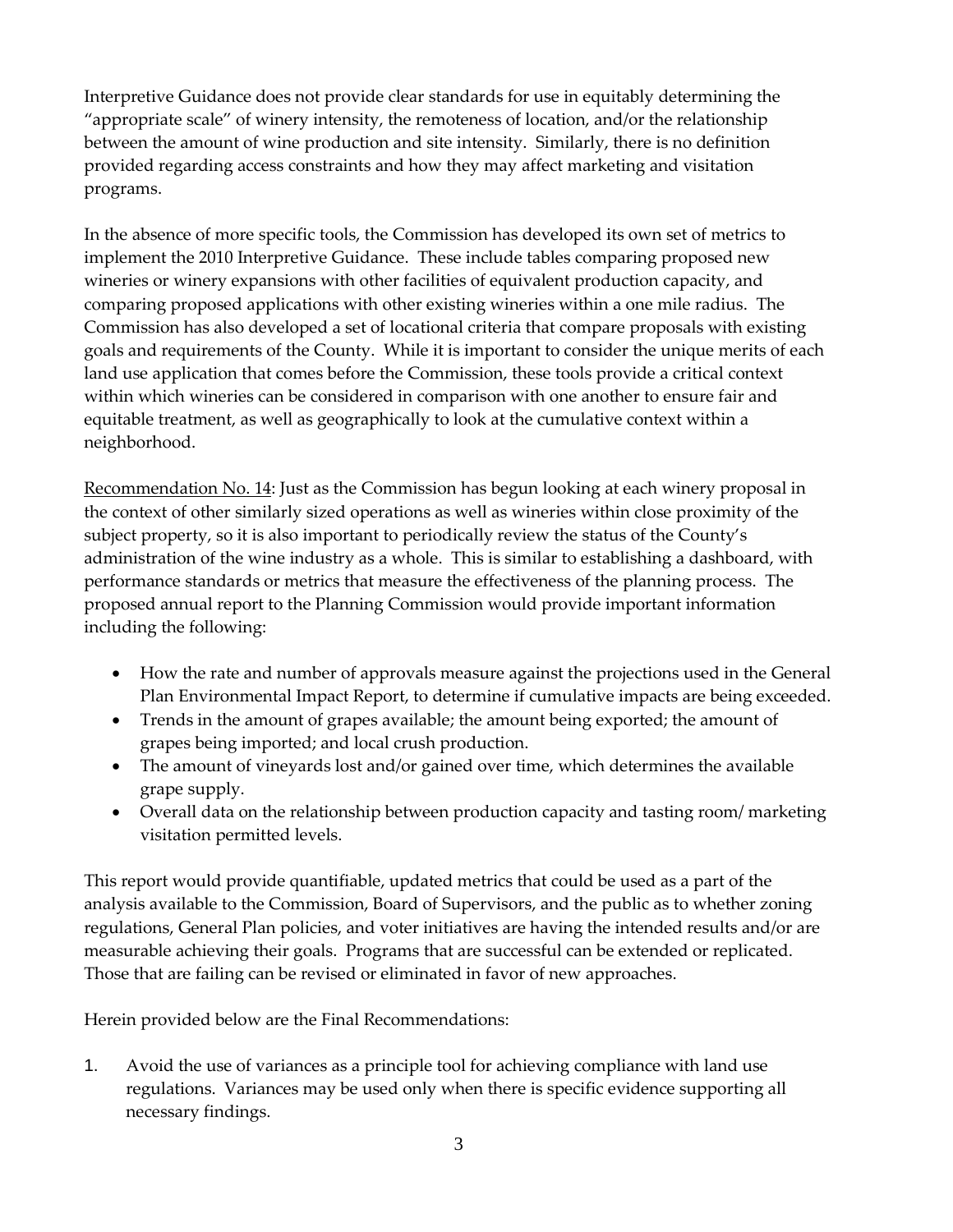2. Develop guidelines and benchmarks for consideration of future winery use permits based on the format of Proposal X.

|                 | AP        |           |       | AW        |           |       |       |  |
|-----------------|-----------|-----------|-------|-----------|-----------|-------|-------|--|
|                 | $10 - 20$ | $20 - 40$ | $40+$ | $10 - 20$ | $20 - 40$ | 40-80 | $80+$ |  |
|                 | Acres     | Acres     | Acres | Acres     | Acres     | Acres | Acres |  |
| Review          |           |           |       |           |           |       |       |  |
| Authority       |           |           |       |           |           |       |       |  |
| Production      |           |           |       |           |           |       |       |  |
| Capacity        |           |           |       |           |           |       |       |  |
| Winery          |           |           |       |           |           |       |       |  |
| Developme       |           |           |       |           |           |       |       |  |
| nt              |           |           |       |           |           |       |       |  |
| Maximum         |           |           |       |           |           |       |       |  |
| Area            |           |           |       |           |           |       |       |  |
| Maximum         |           |           |       |           |           |       |       |  |
| Hospitality     |           |           |       |           |           |       |       |  |
| Area            |           |           |       |           |           |       |       |  |
| Tasting         |           |           |       |           |           |       |       |  |
| Room            |           |           |       |           |           |       |       |  |
| <b>Visitors</b> |           |           |       |           |           |       |       |  |
| Food            |           |           |       |           |           |       |       |  |
| Service         |           |           |       |           |           |       |       |  |
| Marketing       |           |           |       |           |           |       |       |  |
| Event           |           |           |       |           |           |       |       |  |
| <b>Visitors</b> |           |           |       |           |           |       |       |  |
| Hours of        |           |           |       |           |           |       |       |  |
| Operation       |           |           |       |           |           |       |       |  |
| Temporary       |           |           |       |           |           |       |       |  |
| Events          |           |           |       |           |           |       |       |  |
| Retail          |           |           |       |           |           |       |       |  |
| Products        |           |           |       |           |           |       |       |  |
| Hold and        |           |           |       |           |           |       |       |  |
| Haul            |           |           |       |           |           |       |       |  |

- 3. Implement an annual code compliance process, including the following:
	- a. Reporting must be submitted annually, by all wineries that have use permit approval within the unincorporated area;
	- b. The principal officer of each winery shall sign a document certifying the amount of wine produced, compliance with the 75% rule, as applicable, and compliance with all conditions of approval;
	- c. Copies of ATTB and CDFA forms shall be provided to the County to verify the above information;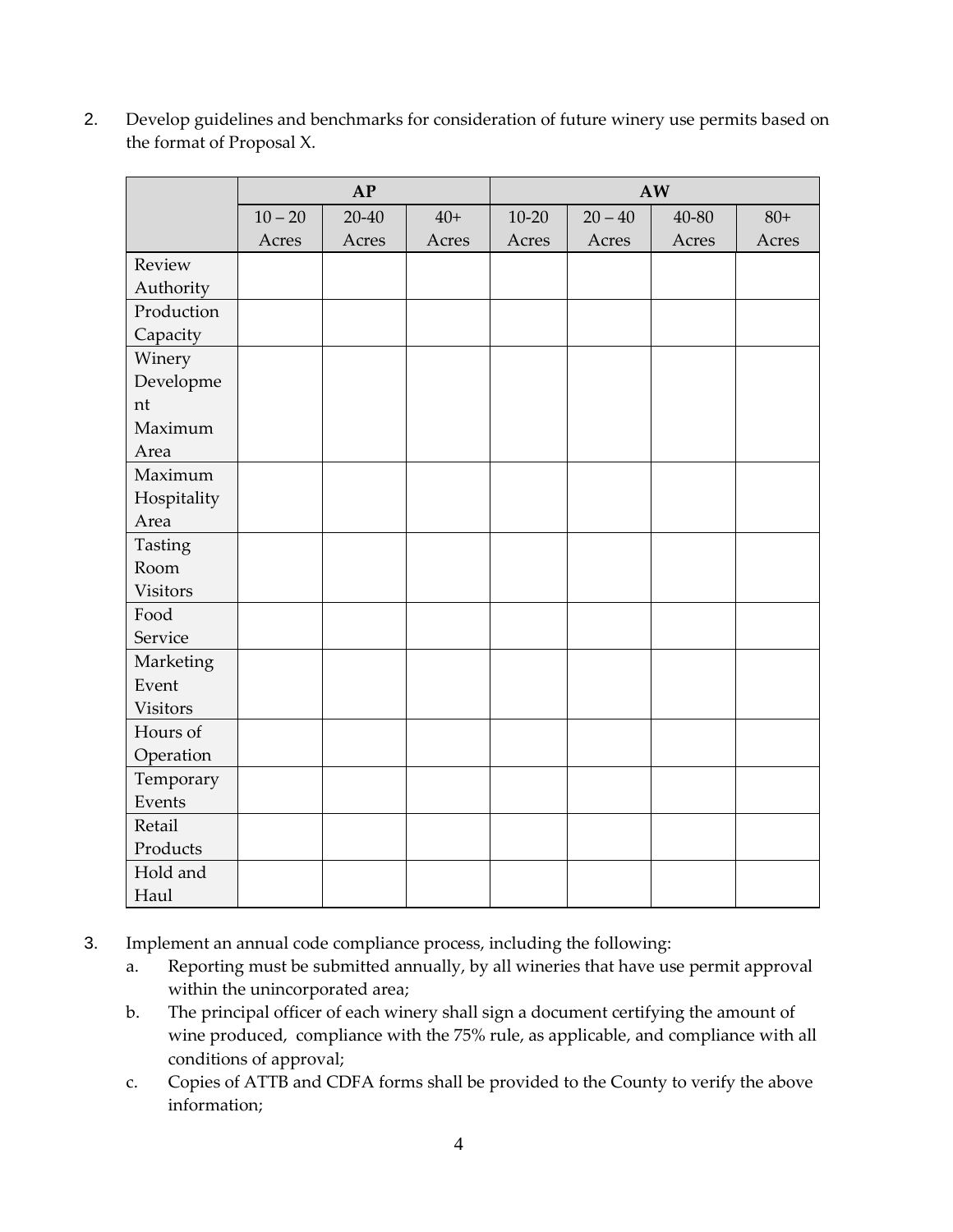- d. All data collected shall remain confidential to the extent allowed under the law;
- e. Enforcement and compliance review fees shall be adopted to support the cost of the expanded compliance review;
- f. Subject to applicable law, the County shall prepare a formula for calculating civil penalties associated with violating wineries;
- g. A more in-depth compliance review will be held if the winery is exceeding their annual production limit, or is in violation of the 75% rule. In-depth compliance reviews will also be held to investigate complaints received from the public;
- h. If it is determined that a violation has occurred, then the winery must immediately comply with the conditions of its use permit. An application to modify the use permit to correct the violation may not be submitted for one year;
- i. Staff will provide an annual report to the Planning Commission regarding the number of wineries found to be in violation during the previous year, and a summary of production, crush, and 75% compliance aggregate data.
- j.
- 4. Prohibit hold and haul of wastewater and related liquid by-products on all AP and AW zoned parcels for new wineries except during winery development, not to exceed one year from certificate of occupancy, or in an emergency situation.
- 5. Share the County's production reporting methodology with the five other Napa County jurisdictions and encourage annual winery data collection from wineries located in the unincorporated area for the purposes of capturing more complete data.
- 6. Limit the total development area, for parcels up to 40 acres in the AP and AW zones, to no more than a cumulative total of 20% of a parcel, including new winery, residential and/or permitted uses. The total development area for parcels larger than 40 acres would be capped at a fixed eight (8) acres maximum.
- 7. Modify the County Code to include outdoor hospitality areas and Type 3 caves in the total area used to determine the maximum square footage for accessory uses for new wineries in the AP and AW zones.
- 8. Establish a process for the approval of use permits for small wineries as defined in Napa County's Local Procedures for implementing California Environmental Quality Act (CEQA):
	- a. Include less than 5,000 square feet of enclosed building space;
	- b. Involve no more than 5,000 square feet of cave excavation, with all of the excavated cave spoils to be used on site;
	- c. Produce 30,000 gallons of wine or less per year;
	- d. Generate less than 40 passenger vehicle (or equivalent) trips per day, except on those days when marketing events are taking place, or host no more than 15 tasting room visitors per day;
	- e. Hold no more than 10 marketing events per year, each with no more than 30 attendees, as well as one Auction Napa Valley event with no more than 100 attendees;
	- f. Produce at least 75 percent of wine production from grapes grown on site ("estate grapes"), unless the farm has experienced a catastrophic event;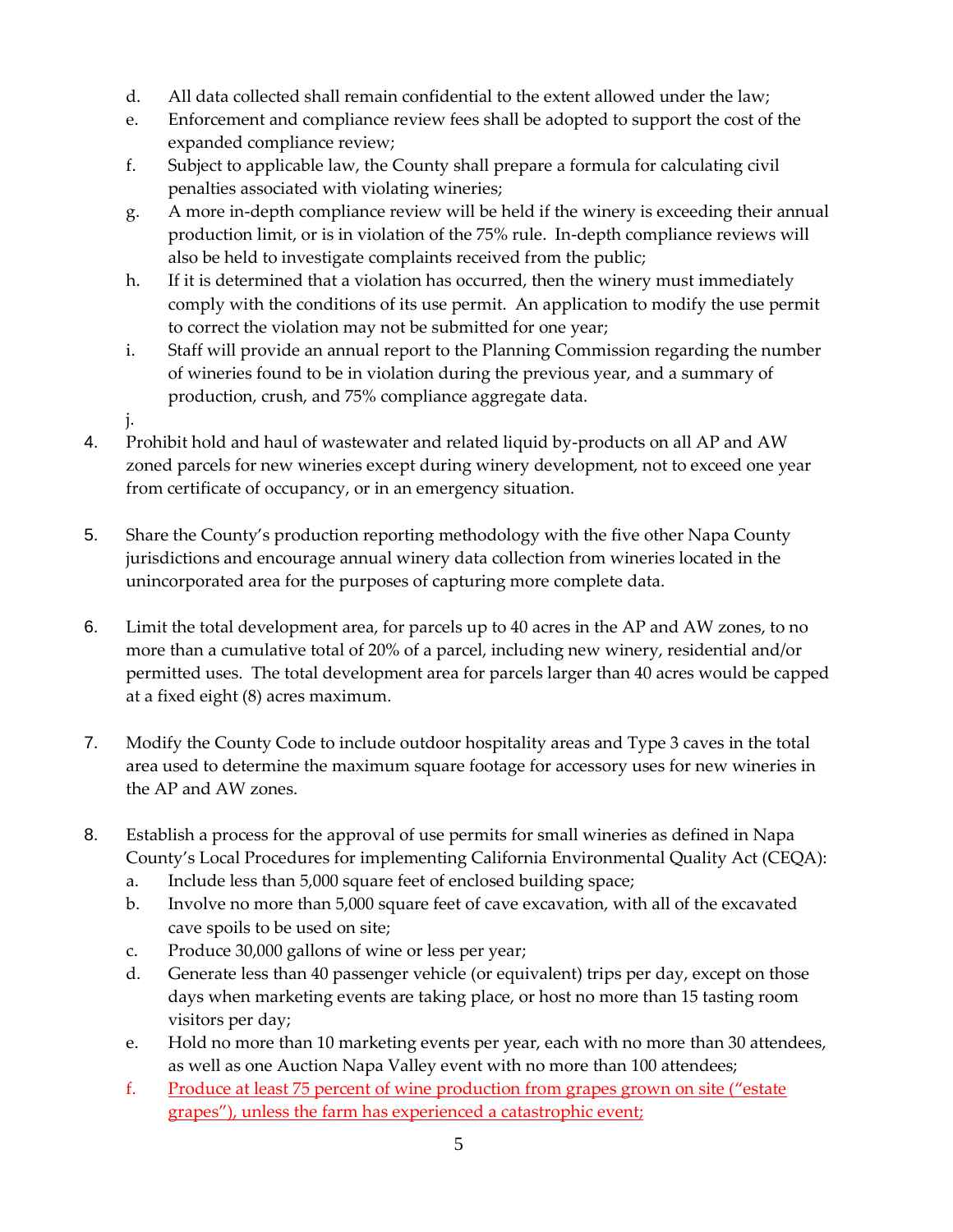g. The use permit may not be modified for at least 5 years after initial approval by the County, to discourage speculation and/or a piece meal project, to the extent allowed by law; and

If any of the above criteria are exceeded in either the initial application or future modifications, the request may not be considered categorically exempt and will be heard by the Planning Commission as the decision making body.

- 9. Strongly encourage elected and appointed of the County, and their staffs, to take the following actions:
	- a. Implement the land use policies identified in the Napa County General Plan update
	- b. Enforce all current regulations fairly and consistently.
	- c. Deny any unrealistic use permit applications and modifications that are depending on the excessive use of variances.
	- d. Consistently follow existing procedures.
	- e. Discontinue creative efforts to justify projects on non-conforming parcels.
	- f. Be consistent in the interpretation, application and enforcement of all use permits.
	- g. Complete items the County Board of Supervisors and Planning Commission identified at the joint special hearing on March 10, including:
		- County Climate Action Plan;
		- Circulation Element of the General Plan; and
		- Summit of County, City, and Town officials to discuss joint efforts to address regional land use and transportation issues.
- 10. Adopt a rule that does not prohibit the net loss of vineyards as a part of new and/or amended winery use permits.
- 11. Limit the implementation of Implement the recommended new requirements for winery use permits so that they become effective no later than January 1, 2017. Prioritize requirements to be implemented as soon as possible. Review new winery requirements to ensure that they do not affect existing permitted and legally conforming property rights. Fincluding maximum winery development area, small winery use permit approval processes, and hold and haul restrictions to new use permit applications for wineries submitted after January 1, 2017.
- 12. Amend Policy AG/LU-2 as follows:

"Agriculture" is defined as the raising of crops, trees, and livestock; the production and processing of agricultural products; and related marketing, sales and other accessory uses. Marketing activities and other accessory uses shall remain incidental, subordinate, and related to the main use. Agriculture also includes farm management businesses and farm worker housing.

- 13. Include the following information in staff reports regarding winery use permits for consideration by the Commission in decision-making:
	- a. Comparison with wineries that have similar production as the proposed project;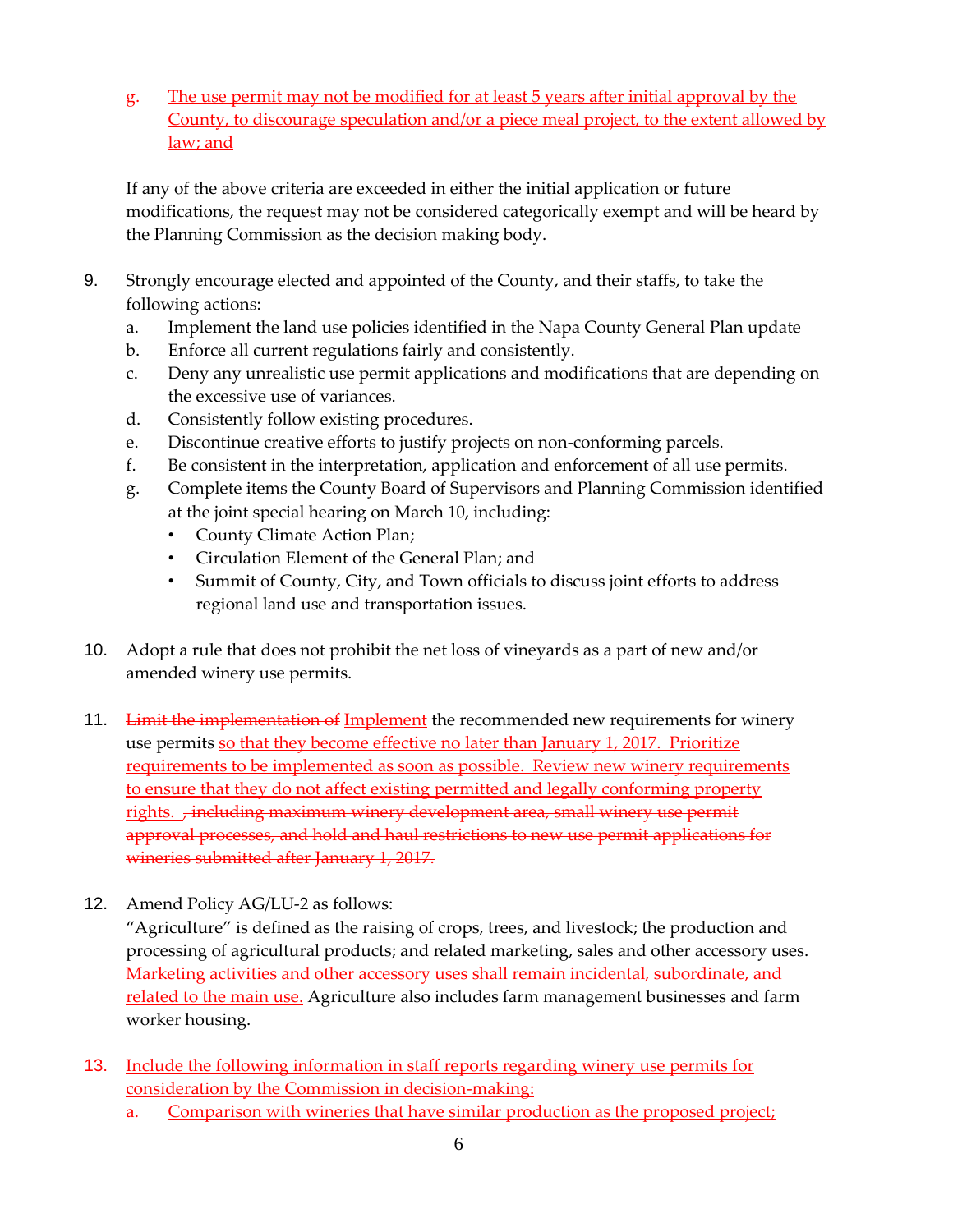b. Comparison with wineries within one mile of the project site;<br>c. Site-specific criteria.

## Site-specific criteria.

| Wineries Located within One Mile of the Proposed Project |          |                   |  |  |                |                 |                              |    |
|----------------------------------------------------------|----------|-------------------|--|--|----------------|-----------------|------------------------------|----|
| ⇁<br>am<br>$\sigma$                                      | $\sigma$ | Size<br>din<br>Ö۹ |  |  | setings<br>sin | isitor.<br>eek) | ā,<br>H<br>ents<br>etin<br>Œ | ┖┸ |
|                                                          |          |                   |  |  |                |                 |                              |    |

| <b>Wineries Located with Similar Production Limits</b> |                       |                                |  |                  |                             |                  |                                             |                                                                     |          |                    |        |
|--------------------------------------------------------|-----------------------|--------------------------------|--|------------------|-----------------------------|------------------|---------------------------------------------|---------------------------------------------------------------------|----------|--------------------|--------|
| ッ<br>Name                                              | ℼ<br>Size<br>Ħ.<br>Œ۵ | ω<br>$\sigma$<br>ပာ<br>⊷<br>9Z |  | 5<br>은.<br>itors | <i>isitor</i><br>eek<br>ωñ. | isitors<br>Inual | <i>lisitors</i><br>Έ<br>lanmal<br>etin<br>œ | ⇁<br>nm<br>ΆĽ<br>Œ,<br>ketin<br>ents<br>ber<br>$\mathfrak{g}$<br>Ö۹ | isitatic | ∺<br>ര<br>$\Omega$ | cation |
|                                                        |                       |                                |  |                  |                             |                  |                                             |                                                                     |          |                    |        |

| <b>Locational Criteria</b>                      | <b>Staff Comments</b> |
|-------------------------------------------------|-----------------------|
| Size of Parcel                                  |                       |
| <b>Proximity of Nearest Residence</b>           |                       |
| Number of Wineries Located Within One Mile      |                       |
| Located Within the Napa Valley Business Park    |                       |
| (AKA Airport Industrial Area)                   |                       |
| Primary Road Currently or Projected to be Level |                       |
| of Service D or Below                           |                       |
| Primary Road a Dead End                         |                       |
| Located Within a Flood Zone                     |                       |
| Located Within a Municipal Reservoir            |                       |
| Watershed                                       |                       |
| Located Within a State Responsibility Area or   |                       |
| Fire Hazard Severity Zone                       |                       |
| Located Within an Area of Expansive Soils       |                       |
| Located Within a Protected County Viewshed      |                       |
| Result in the Loss of Sensitive Habitat         |                       |
| <b>Operational Criteria</b>                     | <b>Staff Comments</b> |
| Napa Green Certified or Other Related Program   |                       |
| Percentage of Estate Grapes Proposed            |                       |
| Number of Proposed Variances                    |                       |
| <b>Wastewater Processed On-Site</b>             |                       |
| Voluntary Greenhouse Gas Emission Reduction     |                       |
| Measures Proposed                               |                       |
| Vanpools, Flexible Work Shifts, Shuttles, or    |                       |
| <b>Other Traffic Congestion Management</b>      |                       |